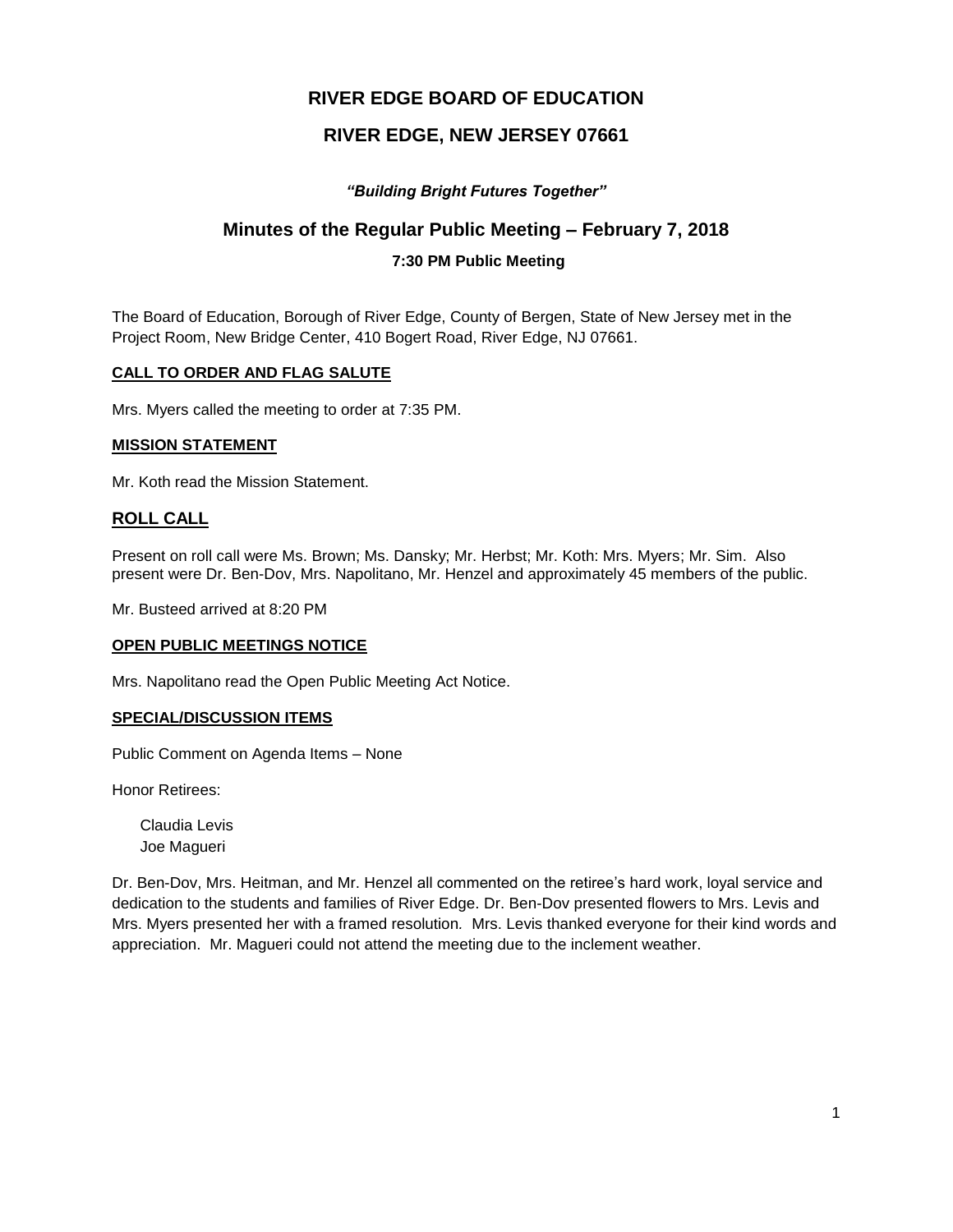#### **RESOLUTIONS TO RECOGNIZE OUR HONOREES**

#### **Honor Retiree Claudia Levis**

Motion by Mr. Sim Seconded by Ms. Dansky

*WHEREAS, Claudia Levis has announced that she is retiring from Roosevelt School after twenty-five years of dedicated service to the River Edge Public Schools; and*

*WHEREAS, she has demonstrated a nurturing and caring attitude towards all of the students, families and colleagues who passed through the main office by always making them feel respected and loved; and*

*WHEREAS, Mrs. Levis has worked with over 10,000 students, Board of Education staff, administrators, and families to make them feel welcomed in our Roosevelt community; and*

*WHEREAS, she made her presence known over the PA system in a loud and commanding way, she devoted her time as the Roosevelt PTO president, and she spearheaded the Tournament of Champions*

*WHEREAS, her efficiency in running the Roosevelt School office, her knack for having things done yesterday, and her dedication to the children, staff, and the community of River Edge, and* 

*WHEREAS, she has served as a member of the River Edge Association Negotiations Committee, participated in numerous workshops for the REEA, and provided faithful leadership within the district, and* 

*WHEREAS, her professional efforts have always been focused on establishing a professional, comfortable, pleasant, and well managed environment for all, provided her assistants the opportunity to grow and learn; and*

*WHEREAS, after her years of faithful service to the River Edge Schools, she wishes to pursue her retirement; now therefore,*

*BE IT RESOLVED, that the Board of Education of the Borough of River Edge on this Seventh Day of February, Two Thousand Eighteen spread upon its Minutes this Resolution of Appreciation for her valued service; and*

*BE IT FURTHER RESOLVED, that the River Edge community offers its best wishes to Mrs. Claudia Levis for many happy, healthy and productive years ahead and its gratitude for her years of service to the school.*

Ayes: Ms. Brown, Ms. Dansky, Mr. Herbst, Mr. Koth, Mr. Sim, Mrs. Myers Nays: None

#### **Honor Retiree Joe Magueri**

Motion by Ms. Dansky Seconded by Mr. Koth

*WHEREAS, Joseph Maugeri has announced his retirement on his Ninety -Fifth Birthday after twenty-one years of dedicated service to the River Edge Public Schools; and*

*WHEREAS, he crossed thousands of children, families and staff keeping them safe in all types of weather; and*

*WHEREAS, he has shared his life's lessons, his patriotism, and stories as a serviceman across buildings and classrooms in the River Edge District* 

*WHEREAS, he shared his bright smile, and dedication with the staff, children and families at Roosevelt and Cherry Hill Schools; and*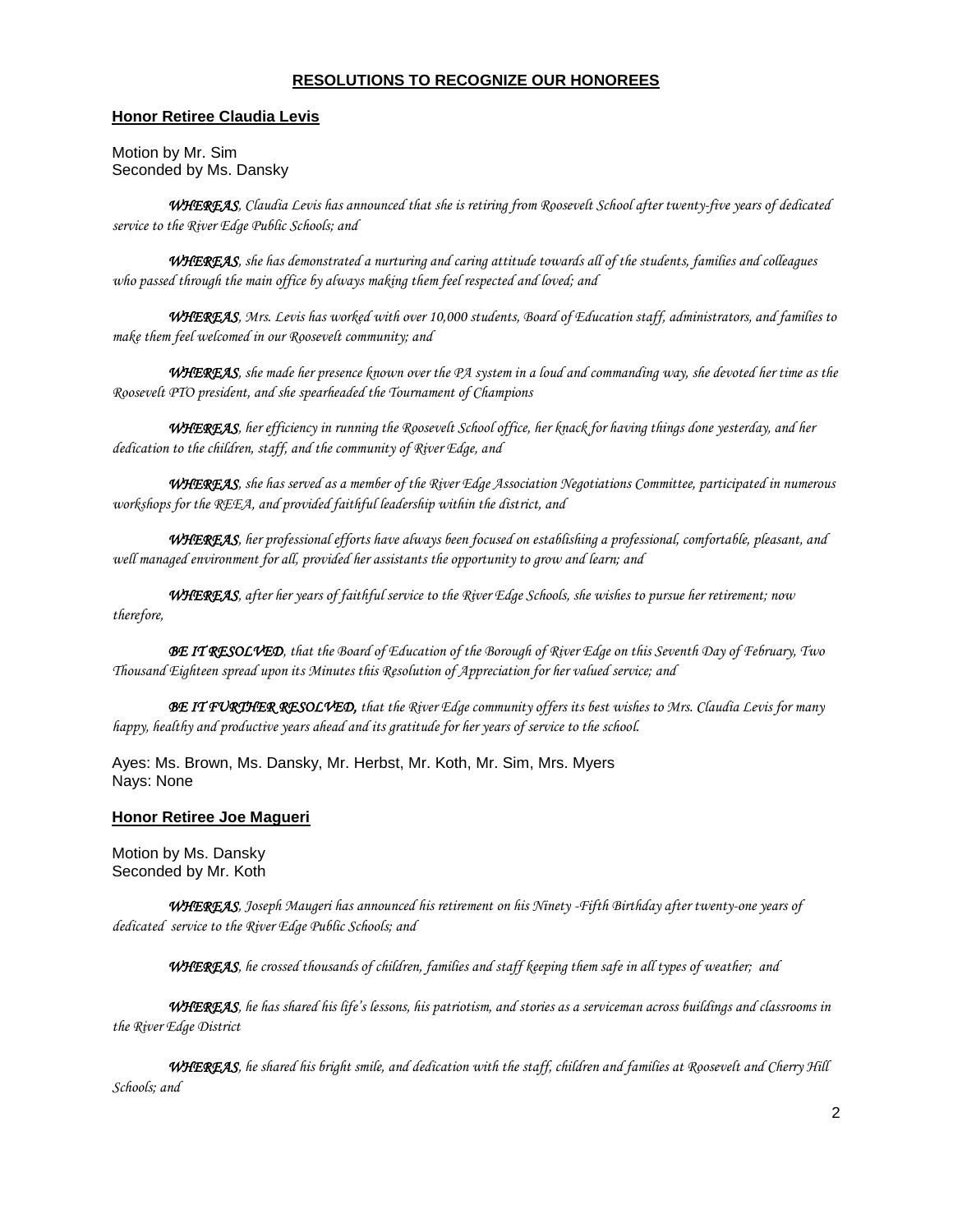*WHEREAS, he has gone beyond his responsibility as the Cherry Hill Crossing Guard to recognize teachers and students on behalf of the Veterans' of Foreign War; and*

*WHEREAS, after his faithful service to River Edge schools, he wishes to retire as the Cherry Hill Crossing Guard from his post at "Maugeri Crossing;" and*

*NOW THEREFORE BE IT RESOLVED, that the Board of Education of the Borough of River Edge on this Seventh day of February, Two Thousand Eighteen spread upon its Minutes this Resolution of Appreciation for his valued service; and*

*BE IT FURTHER RESOLVED, that the River Edge community offers its best wishes and its gratitude to Joseph Maugeri for a long, happy, healthy and relaxing retirement for his years of service to the school.* 

Ayes: Ms. Brown, Ms. Dansky, Mr. Herbst, Mr. Koth, Mr. Sim, Mrs. Myers Nays: None

# **REPORTS**

## **SUPERINTENDENT**

Dr. Ben-Dov reported on the following:

- Everyone is completing mid-year review assessments to inform their progress on the Student Growth Objectives. People are beginning to prepare for the second term report cards in early March.
- STEAM Lab activities are ongoing with Liberty Science and our staff. Dr. Ben-Dov has observed grade level workshops that were very productive and inspiring.
- The custodians are working hard cleaning and disinfecting our buildings for the children and staff. The number of flu cases reported in Cherry Hill School is 58 (8%) and the number of cases reported in Roosevelt School is 21 (4%).
- The Twelfth Annual Young Artists Exhibition opened on January  $30<sup>th</sup>$ . It was well attended and the students displayed diverse work. The show will be open for two weeks.
- Dr. Ben-Dov met with the Roosevelt PTO on Friday, February  $2^{nd}$ . They discussed Adopt a school in Puerto Rico. They decided to send a box of clothes per grade level per school for the students. They await more information about the costs of shipping.
- Pastor Sweet from Grace Lutheran Church has requested to rent space at Roosevelt School for his summer camp. We told him it might not be possible this year due to the partial roof replacement at Roosevelt School over the summer.
- Dr. Ben-Dov announced Roosevelt School will celebrate 100 years of existence next year. There will be a committee to plan something grand for this special occasion.

## **PRINCIPAL**

Mr. Henzel reported on the following:

 Roosevelt School had their Geography Bee earlier in January. Mr. Henzel congratulated Maaya Hori in the fifth grade on winning the bee.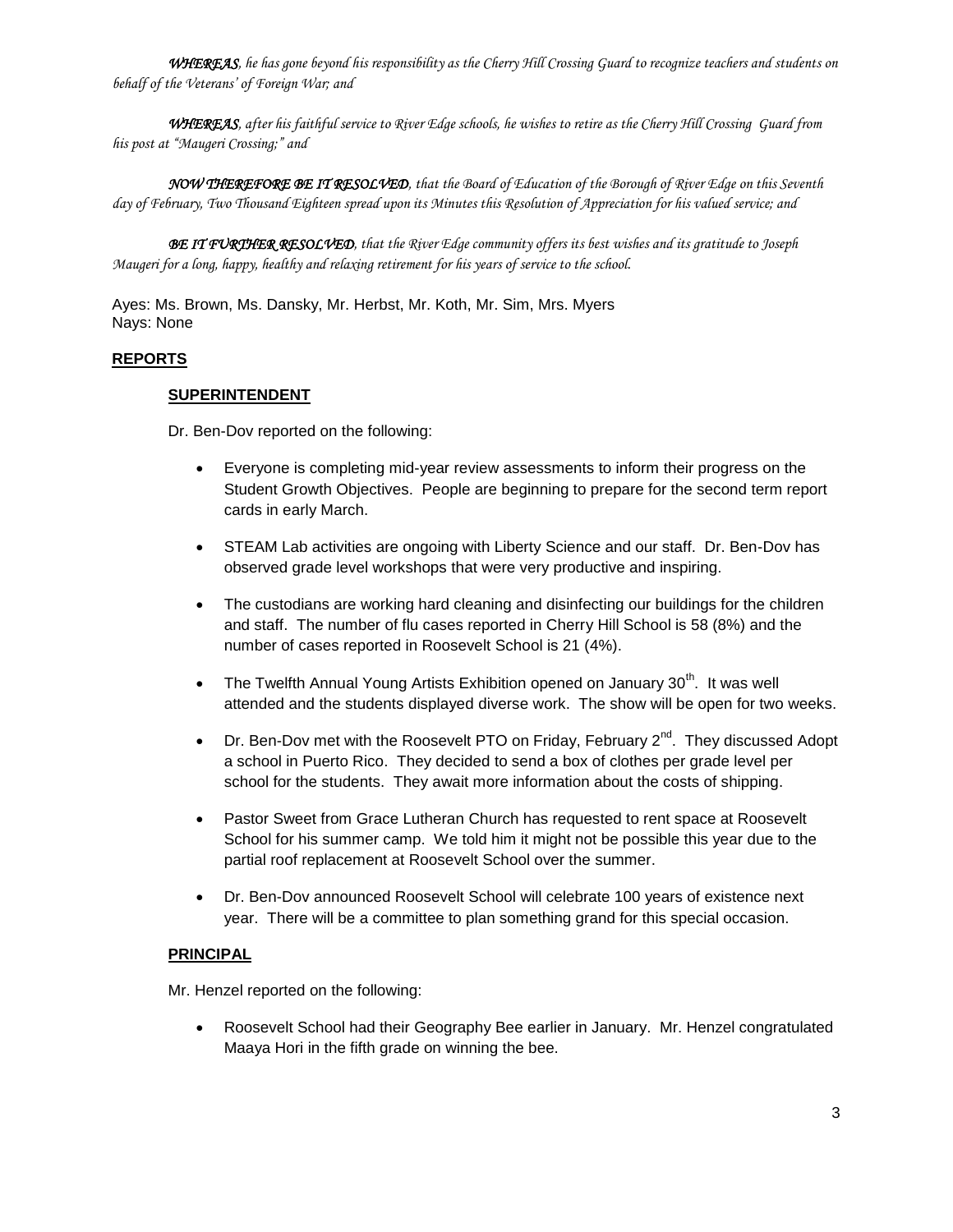- Starcase was a huge success. It was a fun night. A very special thank you to Ms. Lombardi and Ms. Cuadra for hosting.
- Mr. Henzel is thrilled to have Ms. Blute as the new Roosevelt Secretary. The next step is to find a replacement for the clerical aide as Ms. Traynor has become the new secretary at New Bridge Center.

### **BOARD SECRETARY**

Mrs. Napolitano reported on the following:

- Mrs. Napolitano reminded the board members the Ethics and Financial Disclosure forms are now available online. They are due to the county before April 30<sup>th</sup>.
- The bid opening for the Partial Roof Replacement at Roosevelt School will be on Friday, February 23rd
- The Governor's proposed speech is anticipated for March  $13<sup>th</sup>$ . State Aid numbers will be released two days after that.
- There is a resolution on tonight's agenda to approve the Special Education Medicaid Initiative (SEMI) Program Waiver for the 2018-2019 school year

#### **PRESIDENT**

- Mrs. Myers received a thank you letter from Matthew Haggerty thanking the Board Members for the letter of accomplishment for attaining the rank of Eagle Scout
- Mrs. Myers had a meeting with the Mayor that had to be cancelled. They did exchange emails of the status of the Interlocal Agreement.

## **COMMITTEES**

- Mr. Sim attended the Finance and Facilities Committee Meeting on Tuesday, January  $30<sup>th</sup>$ . They spoke about the projected revenue for 2018-2019, special education tuitions, capital projects-roof, and the number of classroom sections for Cherry Hill and Roosevelt Schools.
- Mr. Sim, Ms. Brown, and Ms. Dansky attended the Bergen County School Boards Meeting on Wednesday, January 31<sup>st</sup>. They spoke about new board member information, governmental relations update, school law, and school finance. Ms. Brown enjoyed the break out session for new board members. She said it was a good experience. Ms. Dansky reported on girls who code. She wants us to explore and learn about the pilot.
- Ms. Dansky attended the Ad Hoc Committee Meeting on Tuesday, January 30<sup>th</sup>. They spoke about the first reading for the 4000 series of the policies. The second reading will be on the February 27<sup>th</sup> board meeting.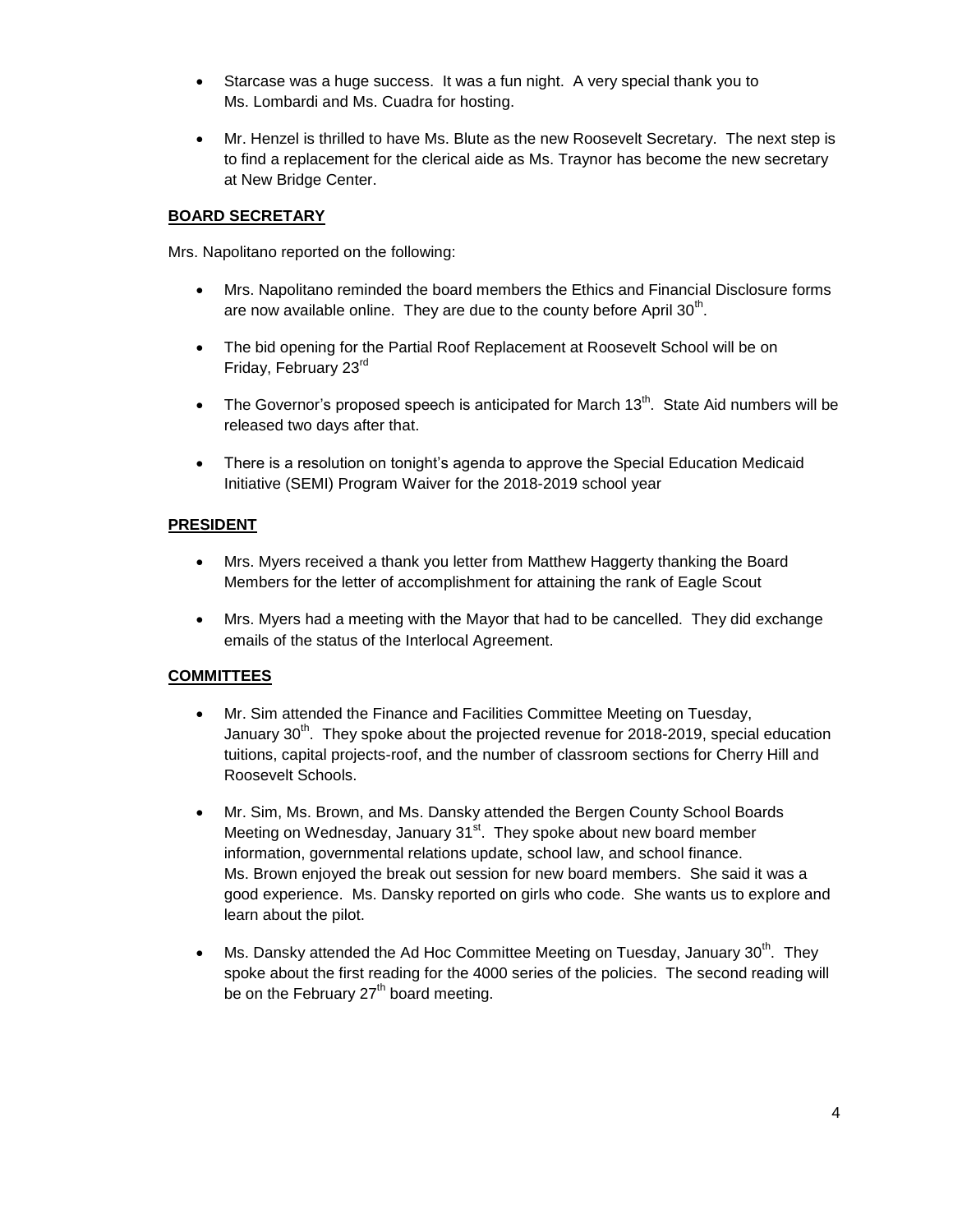#### **MOTIONS TO BE ACTED UPON**

#### A. **ADMINISTRATION/POLICY**

**1**. That the Board of Education approve the Minutes of January 3, 2018 and January 17, 2018.

Motion by Ms. Dansky Seconded by Ms. Brown

Ayes: Ms. Brown, Mr. Busteed, Ms. Dansky, Mr. Herbst, Mr. Koth, Mr. Sim, Mrs. Myers Nays: None

**2**. That the Board of Education approve the Minutes of January 17, 2018.

Motion by Ms. Brown Seconded by Mr. Koth

Ayes: Ms. Brown, Mr. Busteed, Ms. Dansky, Mr. Herbst, Mr. Koth, Mr. Sim, Mrs. Myers Nays: None

**3**. That the Board of Education approve the Confidential Minutes of January 30, 2018.

Motion by Mr. Koth Seconded by Mr. Herbst

Ayes: Ms. Brown, Mr. Busteed, Ms. Dansky, Mr. Herbst, Mr. Koth, Mr. Sim, Mrs. Myers Nays: None

- **4**. That the Board of Education approve the staff development and travel as per the schedules for February 2018 including relevant mileage reimbursement. (Addendum)
- **5**. That the Board of Education approve the completion of the following emergency drills:

| <b>School</b>             | <b>Dates</b>                                             |
|---------------------------|----------------------------------------------------------|
| <b>Cherry Hill School</b> | January 10, 2018 Fire Drill<br>January 22, 2018 Lockdown |
| Roosevelt School          | January 29, 2018 Fire Drill<br>January 30, 2018 Lockdown |

**6. WHEREAS**, NJAC 6A:23A-5.3 provides that a school district may request a waiver of compliance with respect to the district's participation in the Special Education Medicaid Initiative (SEMI) Program for the 2018-19, and

**WHEREAS,** the River Edge Board of Education desires to apply for this waiver due to the fact that it projects having fewer than 40 Medicaid eligible classified students.

**NOW THEREFORE BE IT RESOLVED**, that the River Edge Board Of Education hereby authorized the Chief School Administrator to submit to the Executive County Superintendent of Schools in the County of Bergen an appropriate waiver of the requirements of NJAC 6A23A-5.3 for the 2018-2019 school year.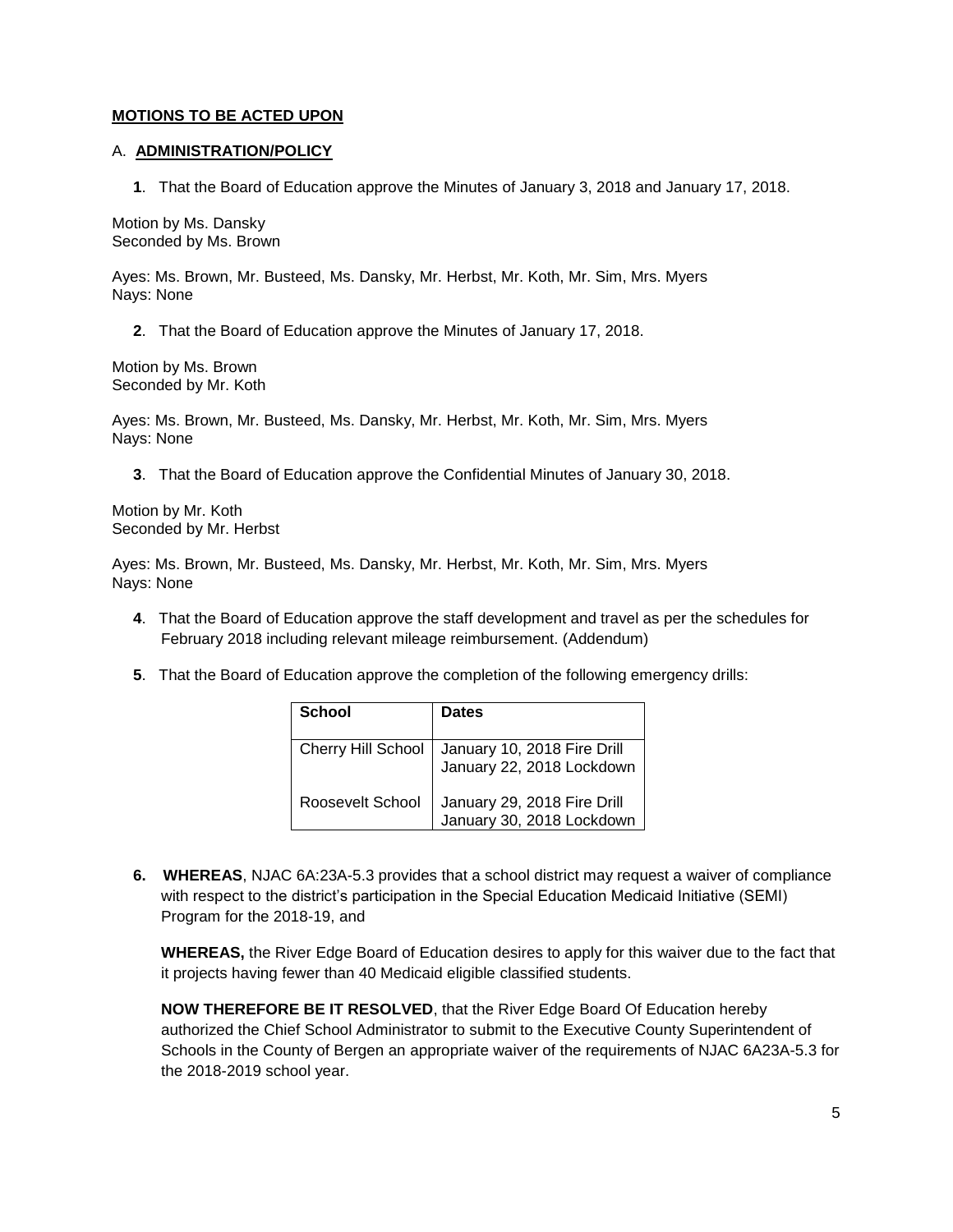**7**. That the Board of Education approve the following class trip:

| School                     | Grade | Destination                                     | Cost to<br><b>District</b> |
|----------------------------|-------|-------------------------------------------------|----------------------------|
| Roosevelt /<br>Cherry Hill |       | River Edge Swim Club<br>Graduating Class Picnic | \$0                        |

**8**. That the Board of Education approve the First Reading of the following policies:

| Policy #        | <b>Title</b>                                    |
|-----------------|-------------------------------------------------|
| 4112.2          | Certification                                   |
| 4112.6/4212.6   | <b>Personnel Records</b>                        |
| 4113/4213       | <b>Assignment Transfer</b>                      |
| 4115            | Supervision                                     |
| 4117.4/4217.4   | Reduction in Force/Abolishing a Position        |
| 4117.41         | Nonrenewal                                      |
| 4119.21/4219.21 | <b>Conflict of Interest</b>                     |
| 4121            | <b>Substitute Teachers</b>                      |
| 4122            | <b>Student Teachers/Interns</b>                 |
| 4123            | Classroom Aides (Paraprofessionals)             |
| 4132/4232       | Publication                                     |
| 4135.4/4235.4   | <b>Staff Grievance</b>                          |
| 4138/4238       | NonSchool Employment                            |
| 4138.2          | <b>Private Tutoring</b>                         |
| 4147/4247       | <b>Employee Safety</b>                          |
| 4148/4248       | <b>Employee Protection</b>                      |
| 4151/4251       | <b>Attendance Patterns</b>                      |
| 4151.1/4251.1   | Personal Illness and Injury/Health and Hardship |
| 4211            | Recruitment, Selection and Hiring               |
| 4215            | Supervision                                     |
| 4221            | <b>Non-Instructional Substitutes</b>            |
| 3517            | Electronic Surveillance (Regulation)            |

Motion by Mr. Herbst Seconded by Sim

Ayes: Ms. Brown, Mr. Busteed, Ms. Dansky, Mr. Herbst, Mr. Koth, Mr. Sim, Mrs. Myers Nays: None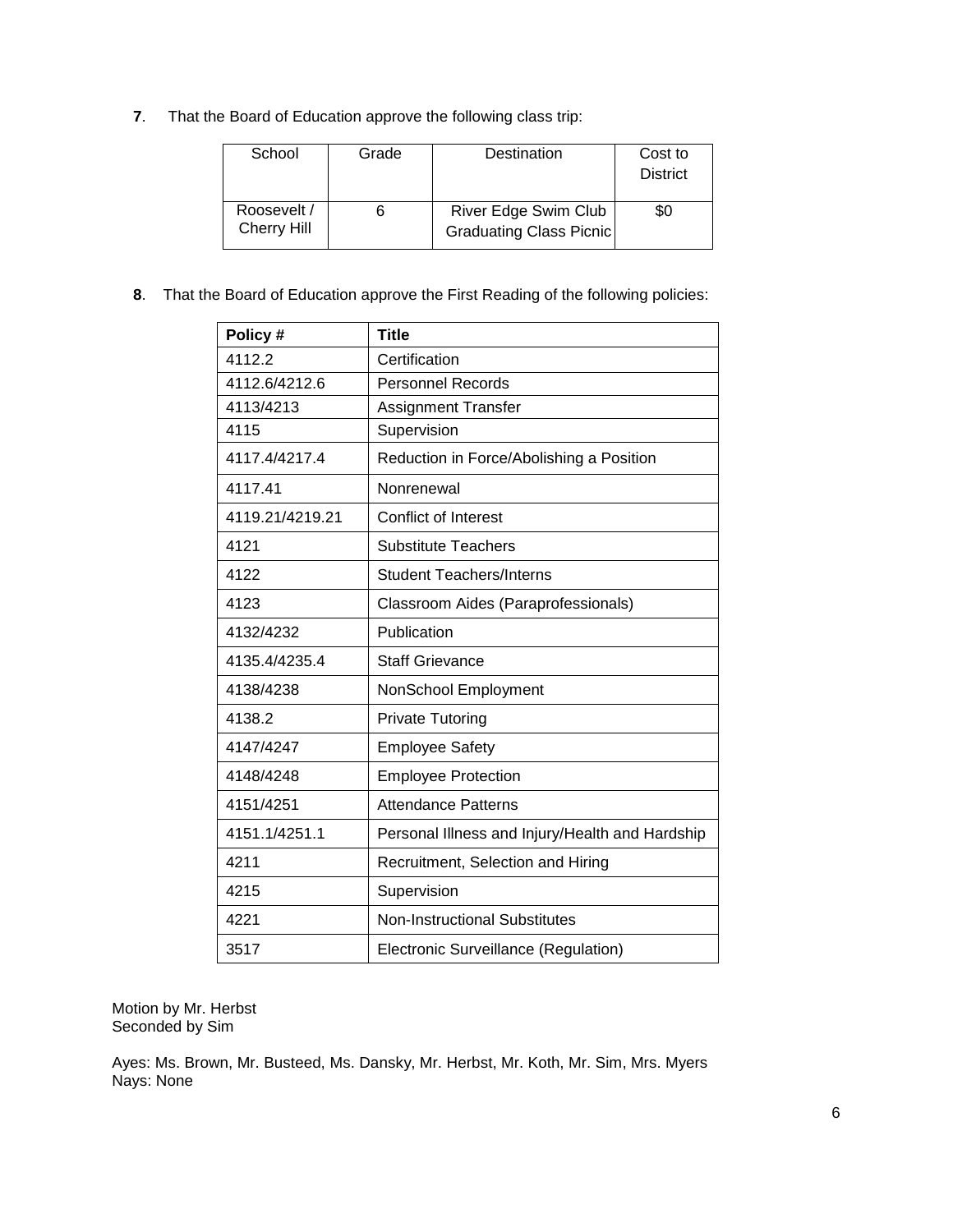## **B**. **CURRICULUM/EDUCATION** - None

#### **C**. **BUILDINGS & GROUNDS** - None

#### **D**. **FINANCE/GRANTS/GIFTS**

**1**. That the Board of Education establish the tuition rates per pupil for the 2018-2019 school year:

Integrated Pre-School Program 3 half days per week \$2,650.00

Integrated Pre-School Program 4 half days per week \$3,275.00

- **2**. That the Board of Education approve the Budget Transfers for the school year 2017-2018 as of December 31, 2017. (Addendum)
- **3**. That the River Edge Board of Education approve the Secretary's and Treasurer's Reports for the period ending December 31, 2017.

Motion by Mr. Sim Seconded by Mr. Busteed

Ayes: Ms. Brown, Mr. Busteed, Ms. Dansky, Mr. Herbst, Mr. Koth, Mr. Sim, Mrs. Myers Nays: None

## **E**. **PERSONNEL**

**1**. That the Board of Education, with the recommendation of the Superintendent approve the following as substitute nurses for the 2017-2018 School Year:

> Janene Ziegler Karen Roberts

- **2**. That the Board of Education, with the recommendation of the Superintendent approve Flor Quintanar, Part-time Aide, effective on or about February 8, 2018.
- **3**. That the Board of Education, with the recommendation of the Superintendent approve Shabnum Qureshi, Part-time Aide, effective on or about February 9, 2018.
- **4**. That the Board of Education, with the recommendation of the Superintendent approve a Federal/State Family leave of absence for Caitlin Holmes to commence on or about September 4, 2018 through November 27, 2018, to be followed by a Child Care Leave of Absence to commence on or about November 28, 2018 through December 21, 2018.
- **5**. That the Board of Education, with the recommendation of the Superintendent approve a Maternity/Disability leave of absence for Donna Lindsay to commence on or about May 4, 2018 through June 15, 2018, to be followed by a Federal/State Family leave of absence to commence on or about June 18, 2018 through June 30, 2018.
- **6**. That the Board of Education, with the recommendation of the Superintendent approve Julie Kim, MA, Step 2\* as Leave Replacement Teacher on or about February 26, 2018 through June 30, 2018.
- **7**. That the Board of Education, with the recommendation of the Superintendent approve Lindsay Comer, BA, Step 3\* as Leave Replacement Teacher on or about February 26, 2018 through June 30, 2018.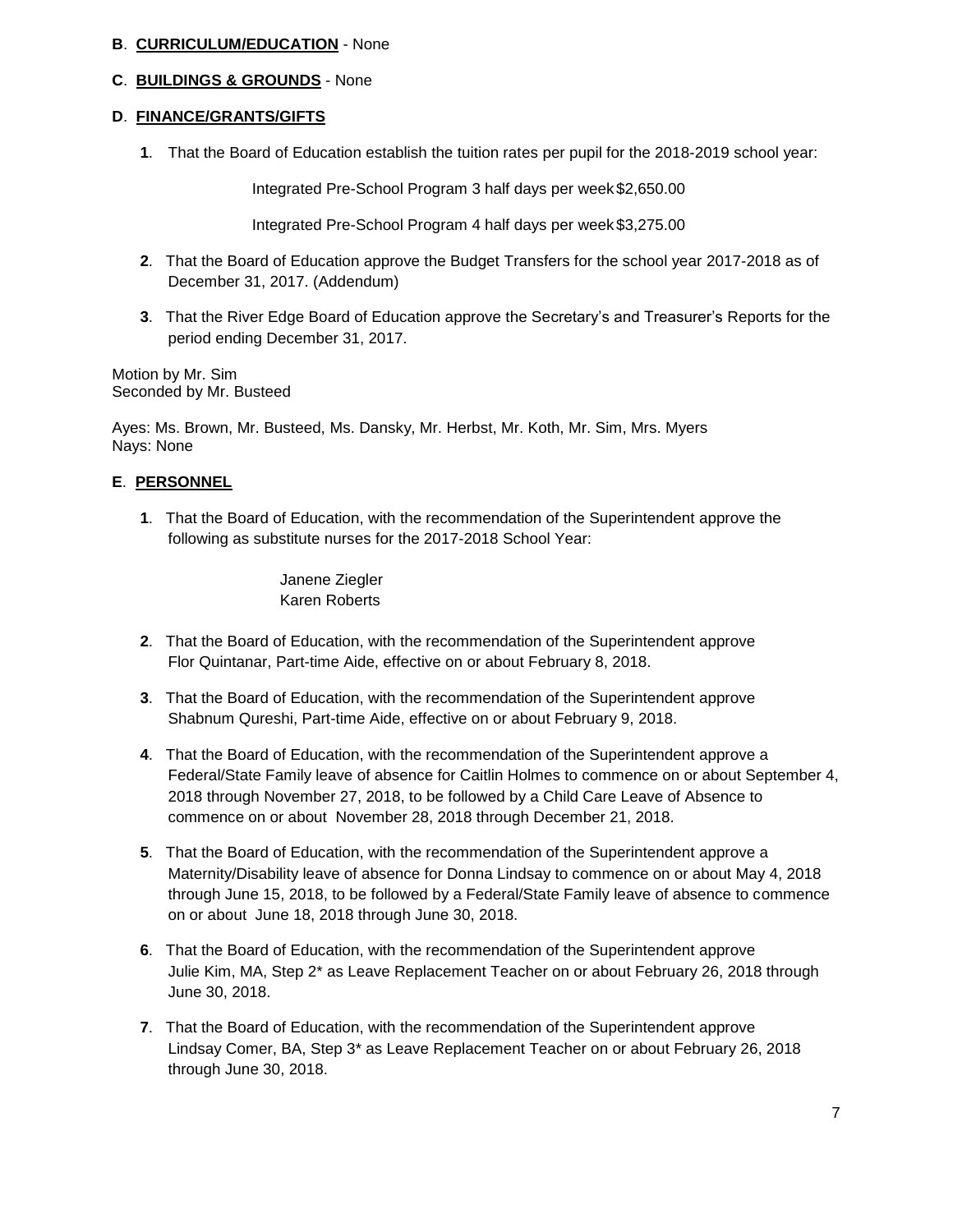*\*Salary to be determined upon the ratification and approval of the negotiated REEA Agreement.*

**8**. That the Board of Education, with the recommendation of the Superintendent approve Jamie Woods for a Family and Child Studies Internship to work up to 30 hours per week from February 8, 2018 to May 4, 2018.

Motion by Ms. Dansky Seconded by Ms. Brown

Ayes: Ms. Brown, Mr. Busteed, Ms. Dansky, Mr. Herbst, Mr. Koth, Mr. Sim, Mrs. Myers Nays: None

## **F**. **RIVER EDGE SPECIAL EDUCATION**

**1**. That the Board of Education approve Westwood Ophthalmology for evaluation purposes for the 2017-2018 school year, not to exceed \$500.00.

Motion by Ms. Brown Seconded by Mr. Koth

Ayes: Ms. Brown, Mr. Busteed, Ms. Dansky, Mr. Herbst, Mr. Koth, Mr. Sim, Mrs. Myers Nays: None

# **G**. **REGION V ADMINISTRATION & TRANSPORTATION**

**1**. WHEREAS, the River Edge Board of Education (the "Board") is the lead education agency ("LEA") for the Bergen County Region V Council for Special Education ("Region V"); and

WHEREAS, Region V provides shared services for its member districts such as evaluations, direct services, and consultation; and

WHEREAS, as the LEA, the Board must approve the consultant agreements of the providers that Region V utilizes to deliver shared services to its member districts.

NOW THEREFORE, BE IT RESOLVED, that the Board, upon recommendation of the Superintendent, re-approves the consultant agreements of the following Region V Shared Services Consultants, Psychologists, Learning Disabilities Teacher Consultants, Social Workers, Speech Language Specialists, Occupational and Physical Therapists, and Translators to provide evaluations, direct services, and consultation, to non-public and public schools for member districts upon request for the 2017-2018 school year:

> Revised and Updated List of Consultants H&M Occupational Therapy Radiant Pearl Yoga LLC MWTT LLC Evolve Enterprises SRP Optimal Learning Jessica Lazarus Handle with Care Burlington County Special Services Claire L. Geveke Priority Nursing West Bergen Mental Health Cindy Pendergraft (Evaluator)